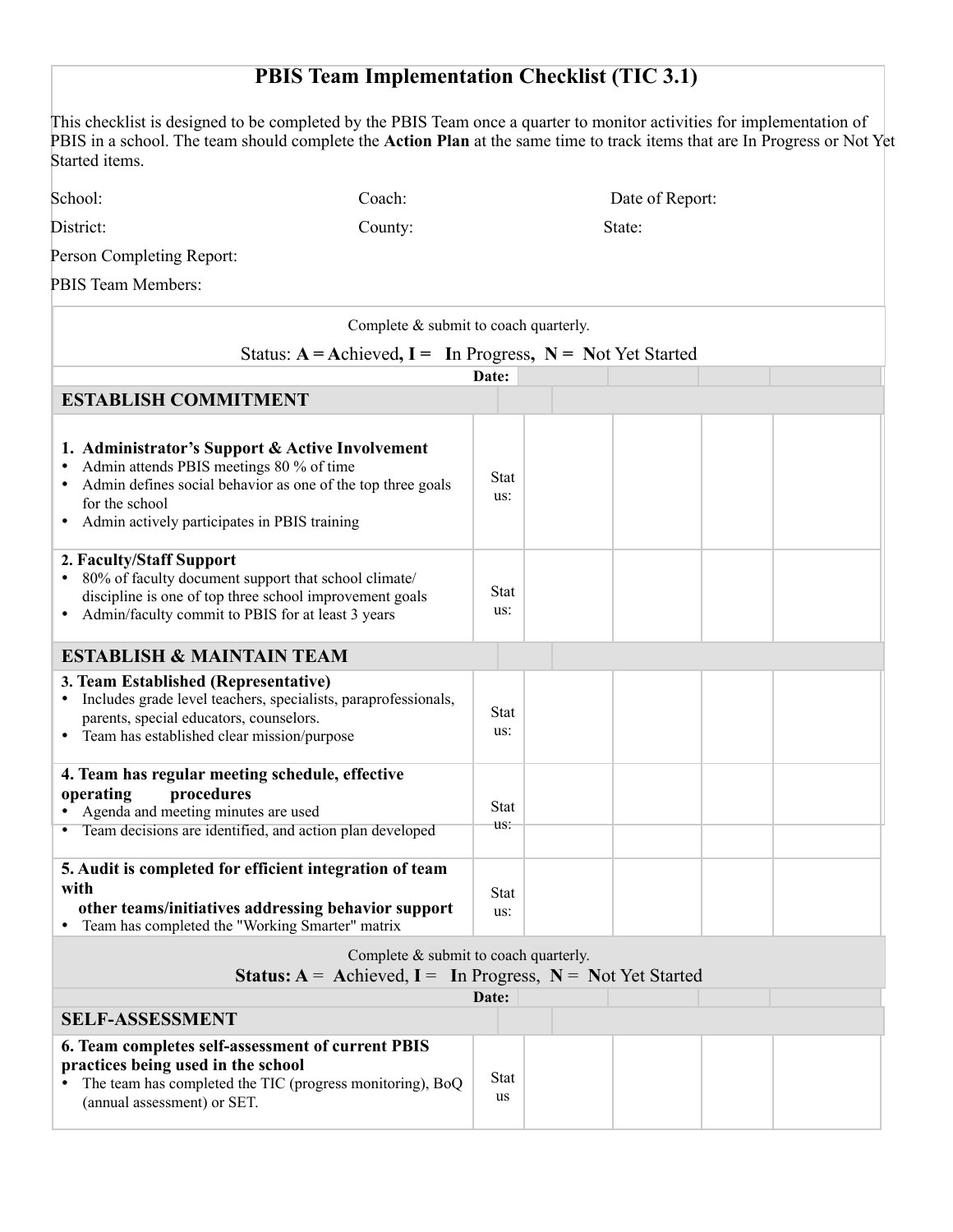| 7. Team summarizes existing school discipline data<br>The team uses office discipline referral data (ODR),<br>attendance, & other behavioral data for decision making.<br>8. Team uses self-assessment information to build<br>implementation Action Plan (areas of immediate<br>focus)<br>• The team has an Action Plan guiding implementation of<br>PBIS with specific actions scheduled to be performed.                                                                                                                                                                                                                                        | Stat<br><b>us</b><br><b>Stat</b><br>us:                 |  |  |
|----------------------------------------------------------------------------------------------------------------------------------------------------------------------------------------------------------------------------------------------------------------------------------------------------------------------------------------------------------------------------------------------------------------------------------------------------------------------------------------------------------------------------------------------------------------------------------------------------------------------------------------------------|---------------------------------------------------------|--|--|
| <b>ESTABLISH SCHOOL-WIDE EXPECTATIONS:</b>                                                                                                                                                                                                                                                                                                                                                                                                                                                                                                                                                                                                         |                                                         |  |  |
| <b>PREVENTION SYSTEMS</b>                                                                                                                                                                                                                                                                                                                                                                                                                                                                                                                                                                                                                          |                                                         |  |  |
| 9.3-5 school-wide behavior expectations are defined<br>and<br>posted in all areas of building<br>• 3-5 positively and clearly stated expectations are defined.<br>The expectations are posted in public areas of the school.<br>10. School-wide teaching matrix developed<br>Teaching matrix used to define how school-wide<br>$\bullet$<br>expectations apply to specific school locations.<br>Teaching matrix distributed to all staff.<br>$\bullet$<br>11. Teaching plans for school-wide expectations are<br>developed<br>Lesson plans developed for teaching school-wide<br>$\bullet$<br>expectations at key locations throughout the school. | <b>Stat</b><br>us:<br><b>Stat</b><br>us:<br><b>Stat</b> |  |  |
| Faculty is involved in development of lesson plans.<br>12. School-wide behavioral expectations taught directly                                                                                                                                                                                                                                                                                                                                                                                                                                                                                                                                     | us:                                                     |  |  |
| $\boldsymbol{\&}$                                                                                                                                                                                                                                                                                                                                                                                                                                                                                                                                                                                                                                  |                                                         |  |  |
| formally<br>Schedule/plans for teaching the staff the lessons plans for<br>$\bullet$<br>students are developed<br>Staff and students know the defined expectations.<br>$\bullet$<br>School-wide expectations taught to all students<br>Plan developed for teaching expectations to students to who<br>$\bullet$<br>enter the school mid-year.                                                                                                                                                                                                                                                                                                      | Stat<br>us:                                             |  |  |

|                                                                                                                                                                                                                                                                                                                                                     | Complete $\&$ submit to coach quarterly.<br><b>Status:</b> $A =$ Achieved, $I =$ In Progress, $N =$ Not Yet Started |  |
|-----------------------------------------------------------------------------------------------------------------------------------------------------------------------------------------------------------------------------------------------------------------------------------------------------------------------------------------------------|---------------------------------------------------------------------------------------------------------------------|--|
|                                                                                                                                                                                                                                                                                                                                                     | Date:                                                                                                               |  |
| 13. System in place to acknowledge/reward school-<br>wide<br>expectations<br>• Reward systems are used to acknowledge school-wide<br>behavioral expectations.<br>• Ratio of reinforcements to corrections is high $(4:1)$ .<br>• Students and staff know about the acknowledgement<br>system & students are receiving positive<br>acknowledgements. | Stat<br>us:                                                                                                         |  |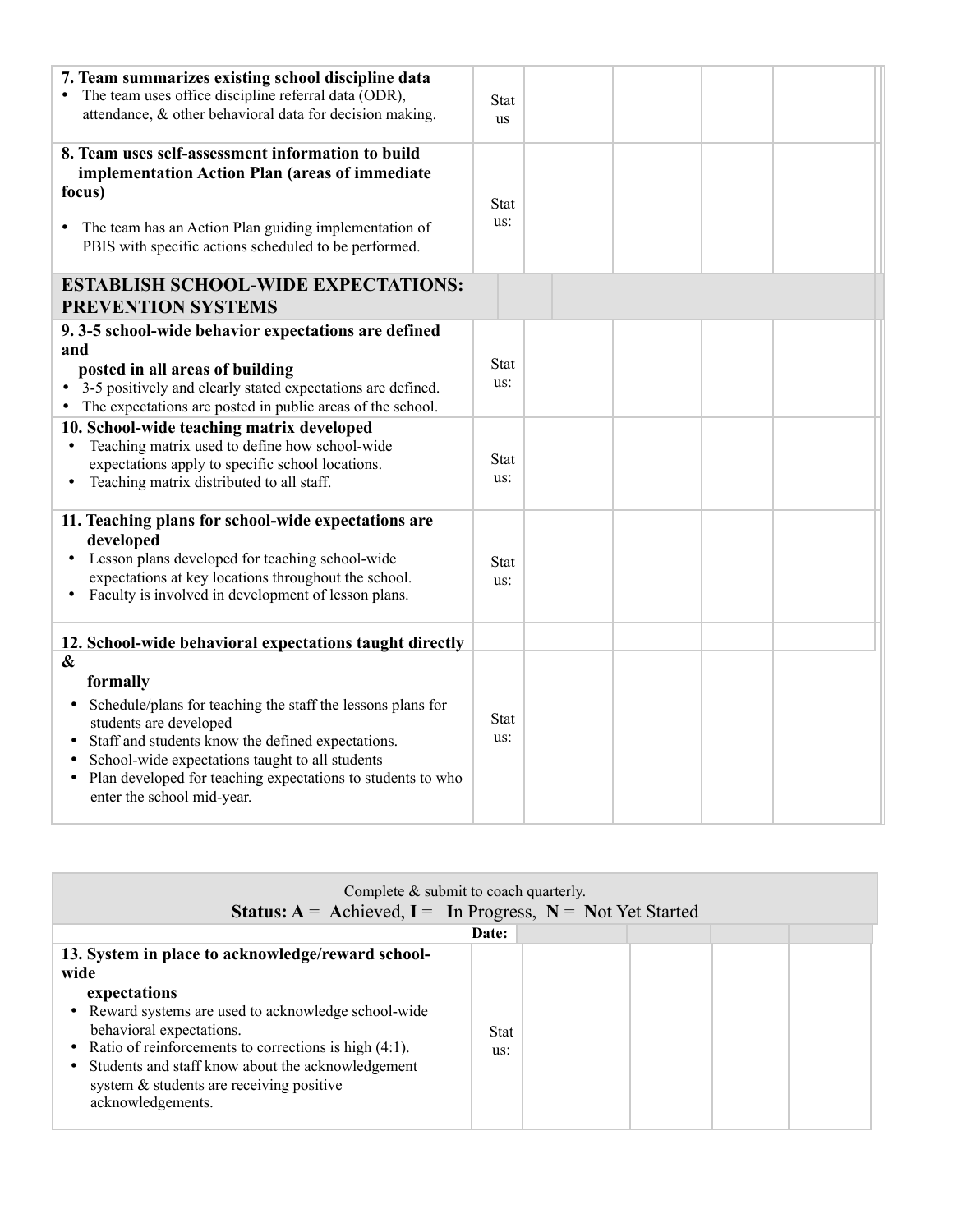| 14. Clearly defined & consistent consequences and<br>procedures for undesirable behaviors are<br>developed<br>Major & minor problem behaviors are all clearly defined.<br>Clearly defined and consistent consequences and<br>procedures for undesirable behaviors are developed and<br>used.<br>Procedures define an array of appropriate responses to<br>minor (classroom managed behaviors).<br>Procedures define an array of appropriate responses to<br>$\bullet$<br>major (office managed) behaviors. | <b>Stat</b><br>us: |  |  |
|------------------------------------------------------------------------------------------------------------------------------------------------------------------------------------------------------------------------------------------------------------------------------------------------------------------------------------------------------------------------------------------------------------------------------------------------------------------------------------------------------------|--------------------|--|--|
| <b>CLASSROOM BEHAVIOR SUPPORT SYSTEMS</b>                                                                                                                                                                                                                                                                                                                                                                                                                                                                  |                    |  |  |
| 15. School has completed a school-wide classroom<br>systems summary<br>The teaching staff has completed a classroom assessment<br>(Examples: SAS Classroom Survey, Classroom Systems<br>Survey, etc.)                                                                                                                                                                                                                                                                                                      | <b>Stat</b><br>us: |  |  |
| 16. Action plan in place to address any classroom<br>systems<br>identified as a high priority for change<br>Results of the assessment are used to plan staff professional<br>$\bullet$<br>development and support.                                                                                                                                                                                                                                                                                         | <b>Stat</b><br>us: |  |  |
| <b>ESTABLISH INFORMATION SYSTEMS</b>                                                                                                                                                                                                                                                                                                                                                                                                                                                                       |                    |  |  |
| 17. Data system in place to monitor office discipline<br>referral rates that come from classrooms<br>School has a way to review ODR data from classrooms to<br>٠<br>use in data based decision making.                                                                                                                                                                                                                                                                                                     | <b>Stat</b><br>us: |  |  |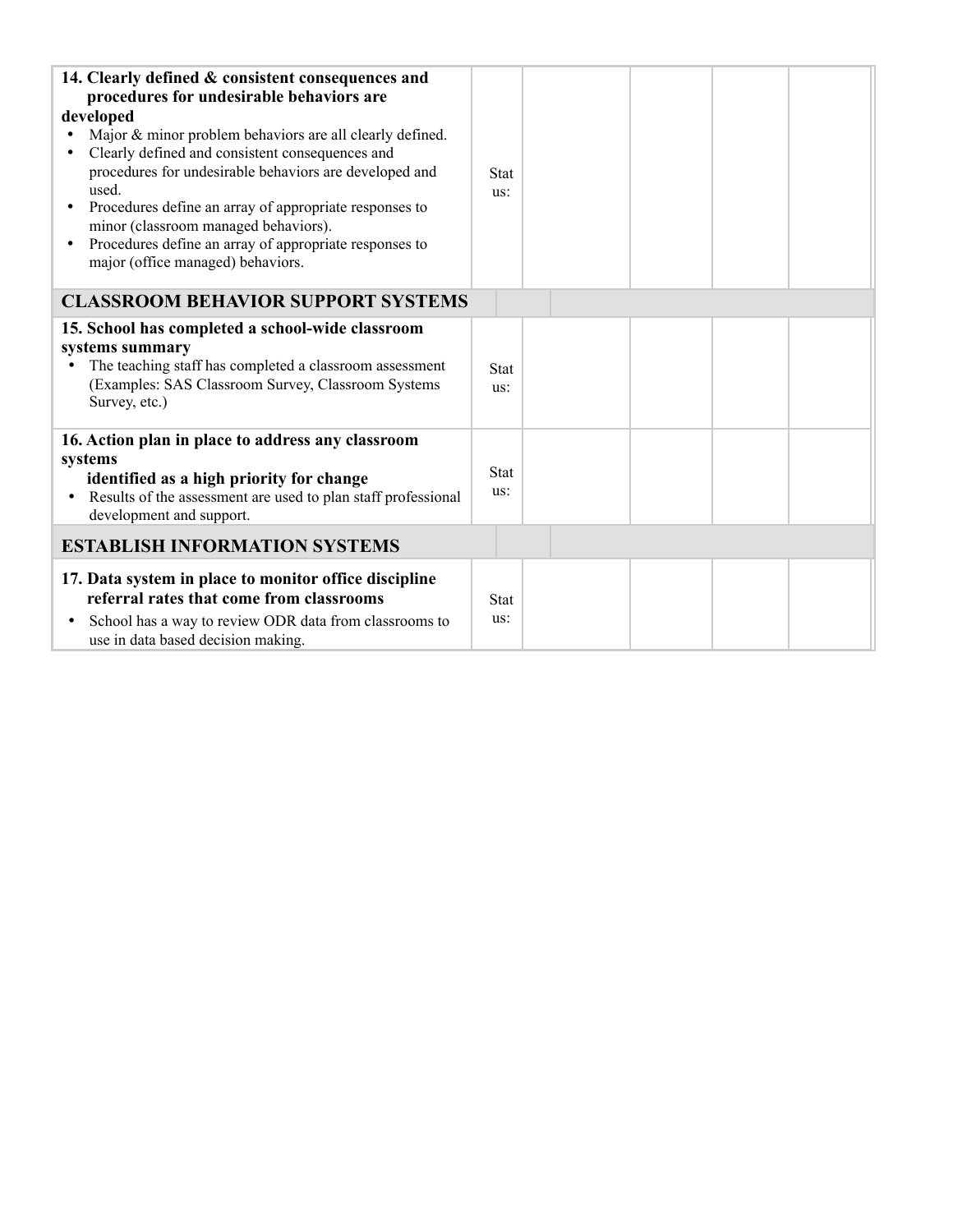| Complete & submit to coach quarterly.<br><b>Status:</b> $A =$ Achieved, $I =$ In Progress, $N =$ Not Yet Started                                                                                                                                                                                                                                                                                                                                                                                                                                                                                                                                   |                    |  |  |  |
|----------------------------------------------------------------------------------------------------------------------------------------------------------------------------------------------------------------------------------------------------------------------------------------------------------------------------------------------------------------------------------------------------------------------------------------------------------------------------------------------------------------------------------------------------------------------------------------------------------------------------------------------------|--------------------|--|--|--|
| Date:                                                                                                                                                                                                                                                                                                                                                                                                                                                                                                                                                                                                                                              |                    |  |  |  |
| 18. Discipline data are gathered, summarized, &<br>reported at<br>least quarterly to whole faculty<br>Data collection is easy, efficient $\&$ relevant for decision-<br>making<br>ODR data entered at least weekly (min).<br>Office referral form lists a) student/grade, b) date/time, c)<br>referring staff, d) problem behavior, e) location, f) persons<br>involved, g) probable motivation, h) consequences and i)<br>administrative decision.<br>ODR data are available by frequency, location, time, type<br>$\bullet$<br>of problem behavior, motivation and student.<br>ODR data summary shared with PBIS team at least<br>monthly (min). | <b>Stat</b><br>us: |  |  |  |
| 19. Discipline data are available to the Team regularly<br>(at least monthly) in a form and depth needed for<br>problem solving<br>Team is able to use the data for decision making, problem<br>solving, action planning and evaluation.<br>Precision problem statements are used for problem solving.                                                                                                                                                                                                                                                                                                                                             | <b>Stat</b><br>us: |  |  |  |
| <b>BUILD CAPACITY FOR FUNCTION-BASED</b><br><b>SUPPORT</b>                                                                                                                                                                                                                                                                                                                                                                                                                                                                                                                                                                                         |                    |  |  |  |
| 20. Personnel with behavioral expertise are identified<br>&<br>involved<br>Personnel are able to provide behavior expertise for<br>$\bullet$<br>students needing Tier II and Tier III support.                                                                                                                                                                                                                                                                                                                                                                                                                                                     | <b>Stat</b><br>us: |  |  |  |
| 21. At least one staff member of the school is able to<br>conduct simple functional behavioral assessments<br>• At least one staff member can conduct simple behavioral<br>assessments and work with a team in developing behavior<br>support plans for individual students                                                                                                                                                                                                                                                                                                                                                                        | <b>Stat</b><br>us: |  |  |  |
| 22. Intensive, individual student support team<br>structure in<br>place to use function-based supports<br>A team exists that focuses on intensive individualized<br>$\bullet$<br>supports for students needing Tier III supports.<br>The team uses function-based supports to develop, monitor<br>$\bullet$<br>and evaluate behavioral plans.<br>The team delivering Tier III has a data system that allows<br>$\bullet$<br>on-going monitoring of the fidelity and outcomes of<br>individual behavior support plans.                                                                                                                              | <b>Stat</b><br>us: |  |  |  |

## **Additional Comments & Information:**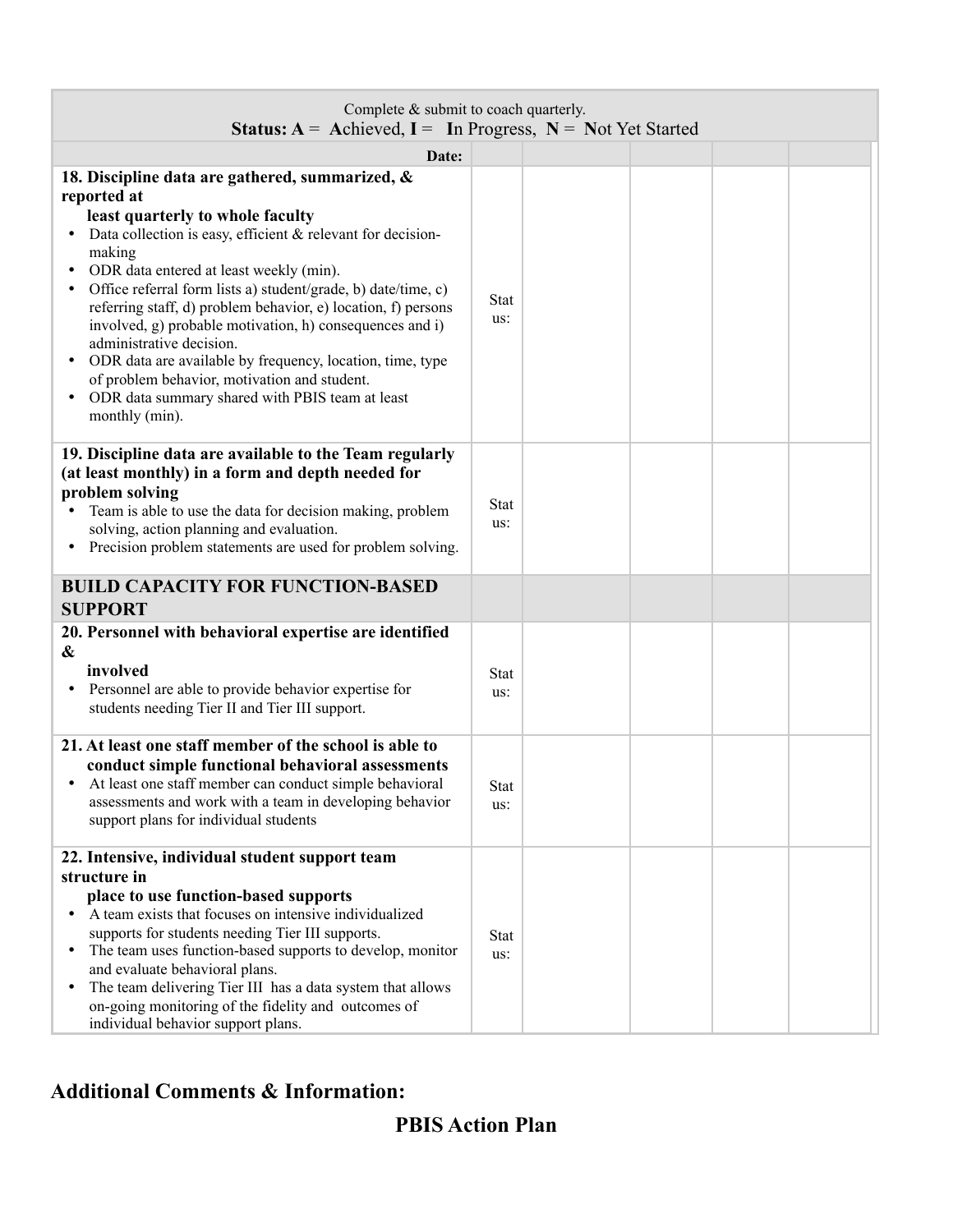| Only include those items in Team Implementation Checklist that are marked "In Progress" or "Not Yet Started"               |                                      |     |         |  |
|----------------------------------------------------------------------------------------------------------------------------|--------------------------------------|-----|---------|--|
| <b>Activity</b>                                                                                                            | <b>Activity Task Analysis (What)</b> | Who | By When |  |
| 1. Administrator's Support<br>and Active Involvement                                                                       |                                      |     |         |  |
| 2. Faculty / Staff Support                                                                                                 |                                      |     |         |  |
| 3. Team Established<br>(Representative)                                                                                    |                                      |     |         |  |
| 4. Team has regular meeting<br>schedule, effective operating<br>procedures                                                 |                                      |     |         |  |
| 5. Audit is completed for<br>efficient integration of team<br>with other teams /initiatives<br>addressing behavior support |                                      |     |         |  |
| 6. Team completes self-<br>assessment of current PBIS<br>practices being used in the<br>school                             |                                      |     |         |  |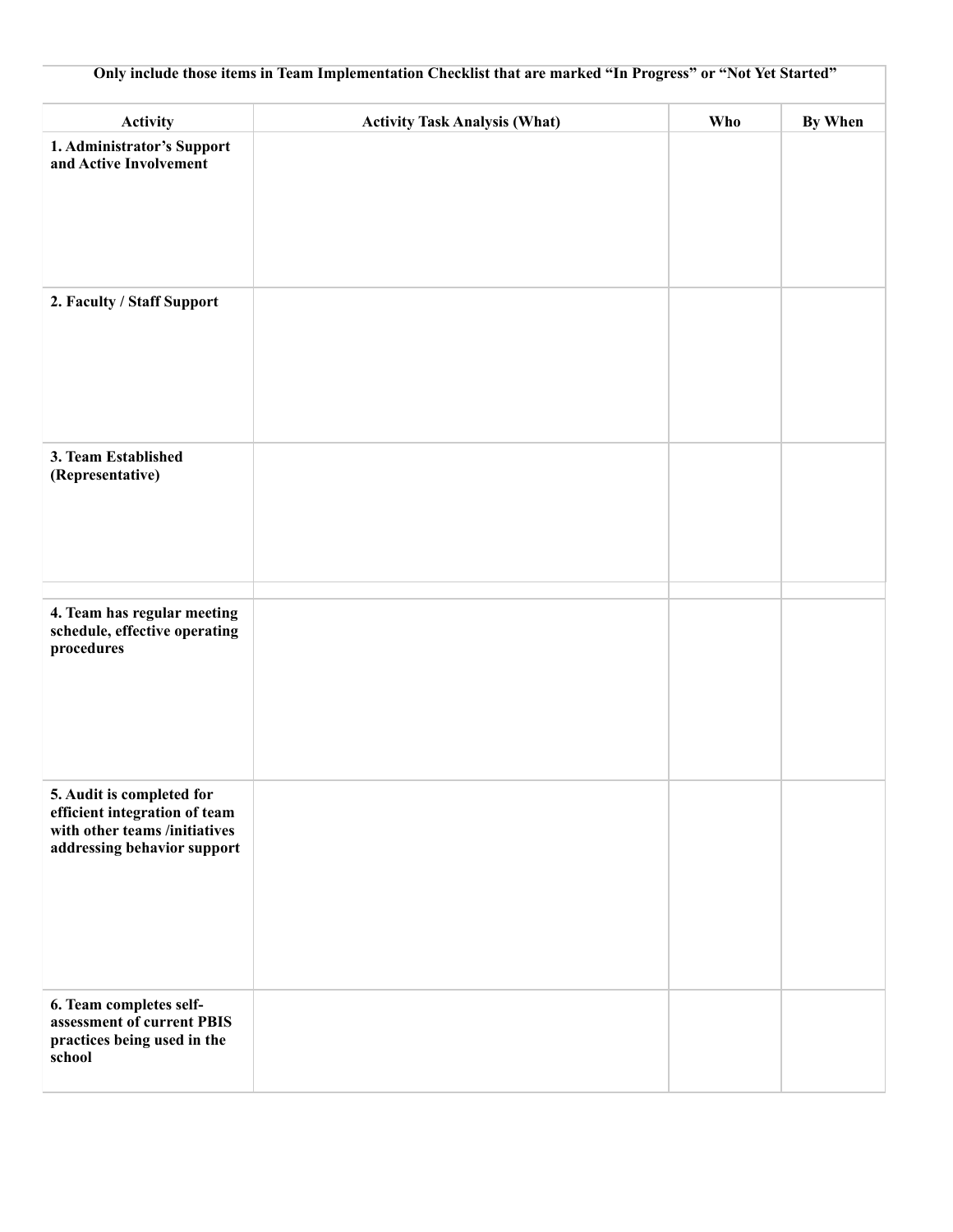| 7. Team summarizes existing<br>school discipline data                                                            |  |  |
|------------------------------------------------------------------------------------------------------------------|--|--|
| 8. Team uses self-assessment<br>information to build<br>implementation Action Plan<br>(areas of immediate focus) |  |  |
| 9.3-5 school-wide behaviors<br>expectations are defined and<br>posted in all areas of<br>building                |  |  |
| 10. School-wide teaching<br>matrix developed                                                                     |  |  |
| 11. Teaching plans for SW<br>expectations are developed                                                          |  |  |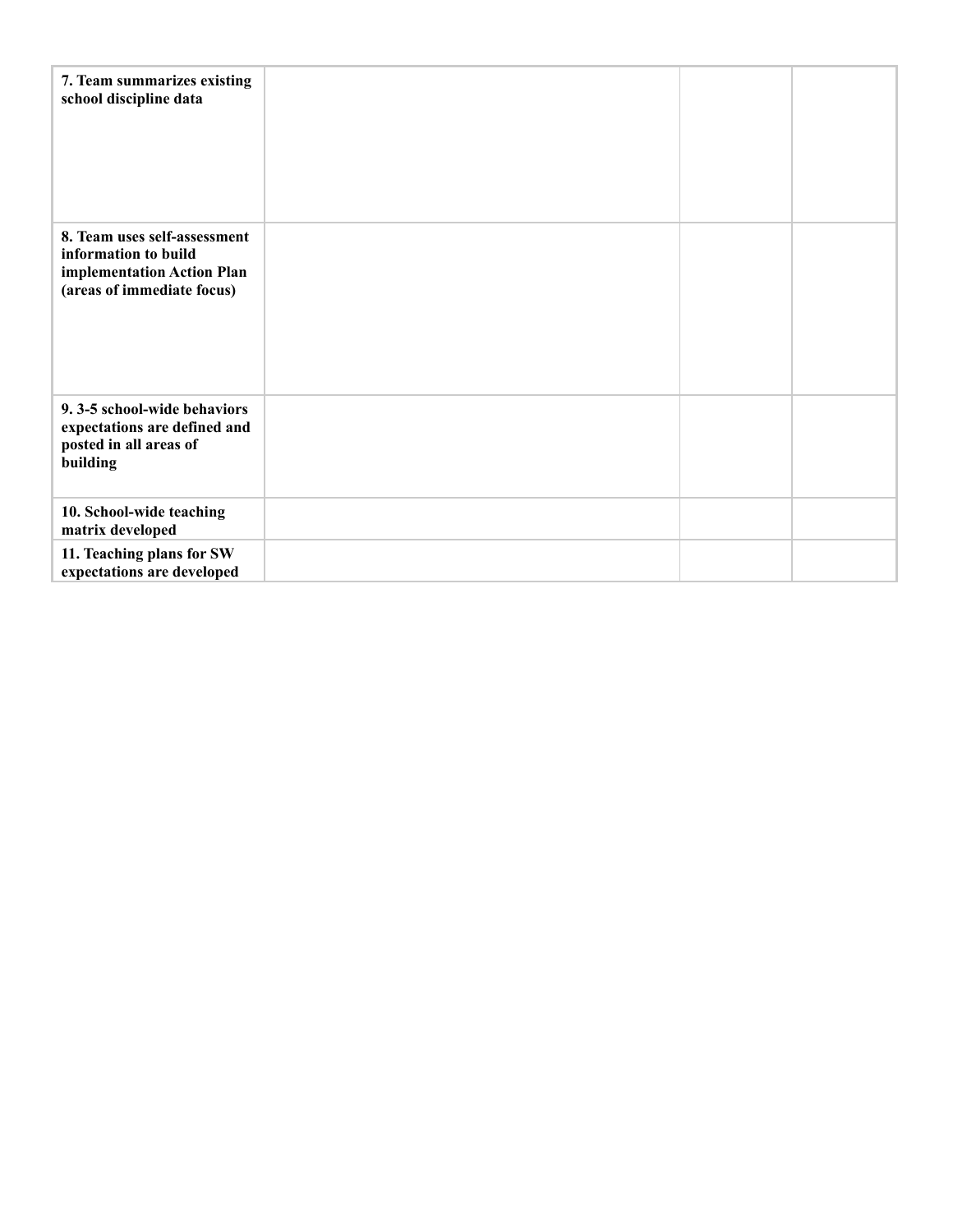| <b>Activity</b>                                                                                                  | <b>Activity Task Analysis (What)</b> | Who | <b>By When</b> |
|------------------------------------------------------------------------------------------------------------------|--------------------------------------|-----|----------------|
| 12. SW behavioral<br>expectations taught<br>directly and formally                                                |                                      |     |                |
| 13. System in place to<br>acknowledge/reward SW<br>expectations                                                  |                                      |     |                |
| 14. Clearly defined &<br>consistent consequences<br>and procedures for<br>undesirable behaviors are<br>developed |                                      |     |                |
| 15. Team has completed a<br>SW classroom systems<br>summary                                                      |                                      |     |                |
| 16. Action plan in place to<br>address any classroom<br>systems identified as a<br>high priority for change      |                                      |     |                |
| 17. Data system in place<br>to monitor office<br>discipline referral rates<br>that come from<br>classrooms       |                                      |     |                |
| 18. Discipline are<br>gathered, summarized and<br>reported at least quarterly<br>to whole faculty                |                                      |     |                |